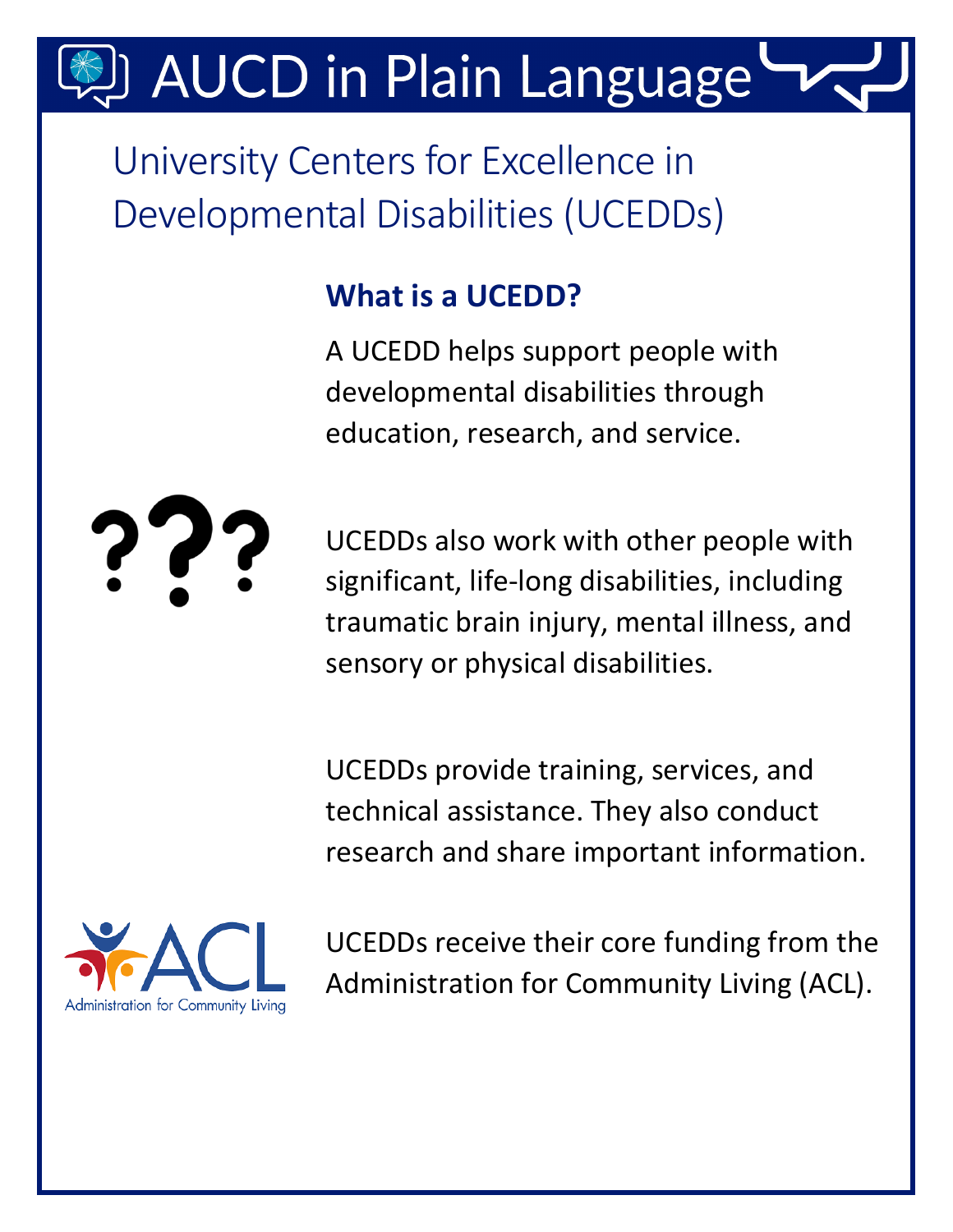

Each UCEDD is associated with a university. There is at least one UCEDD in every U.S. state and territory.



You can find the UCEDD in your State/Territory at [www.aucd.org/directory](http://www.aucd.org/directory)

You can search for UCEDD Projects at [www.aucd.org/nirs/search/search.cfm](https://www.aucd.org/nirs/search/search.cfm)

#### **How do UCEDDs achieve their goals?**

UCEDDs achieve their goals by working with others such as:



- people with disabilities and their families
- federal and state agencies
- service providers and others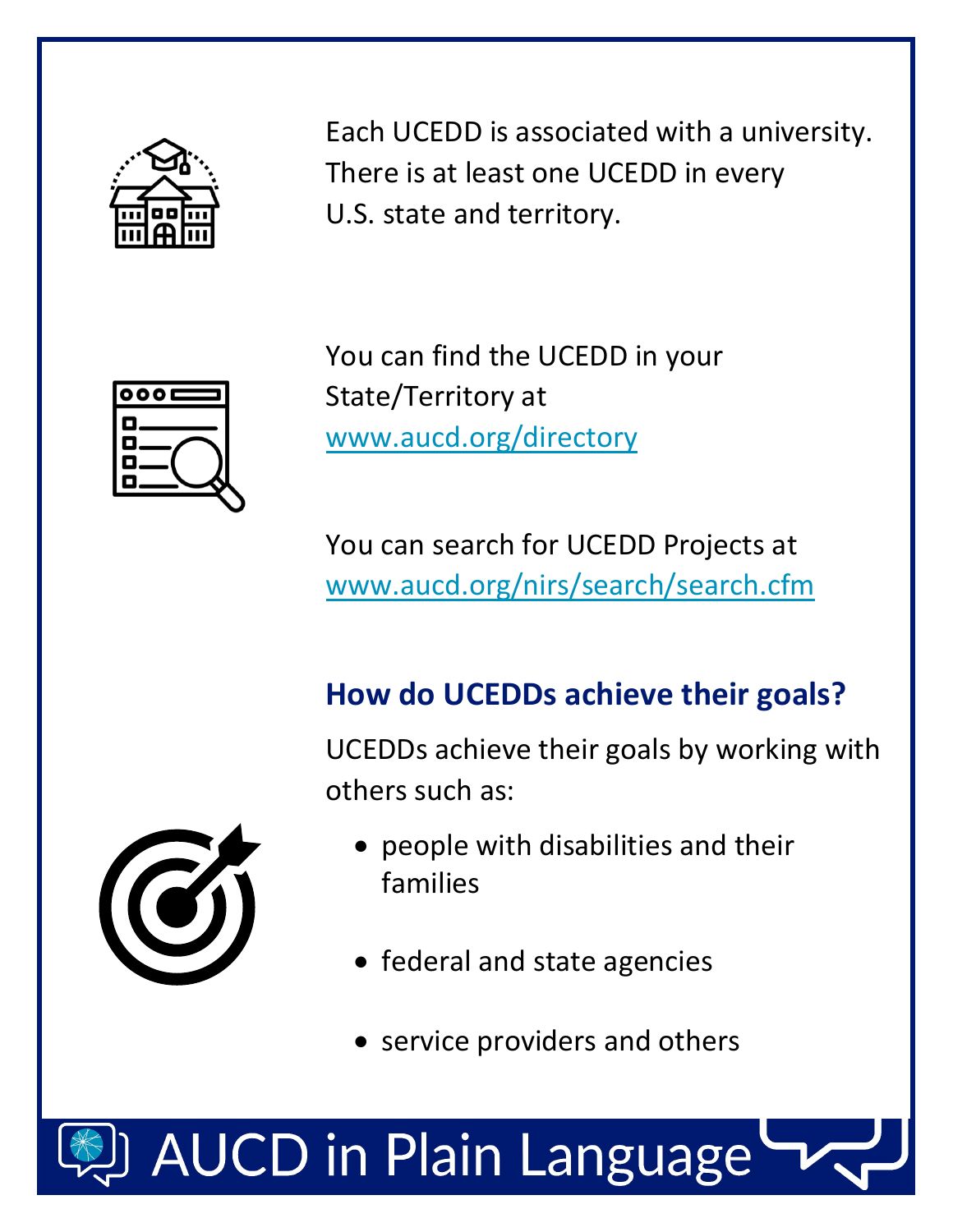UCEDDs work with 2 additional programs in their states:

- State Councils on Developmental Disabilities (DD Councils). DD Council's help people with developmental disabilities participate in all parts of community life.
- State Protection and Advocacy (P&A) Systems. These systems protect the rights of people with developmental disabilities.

#### **How do UCEDDs train and teach others?**



UCEDDs train and teach others on issues that affect people with disabilities. These issues include health, education, employment, and social service systems.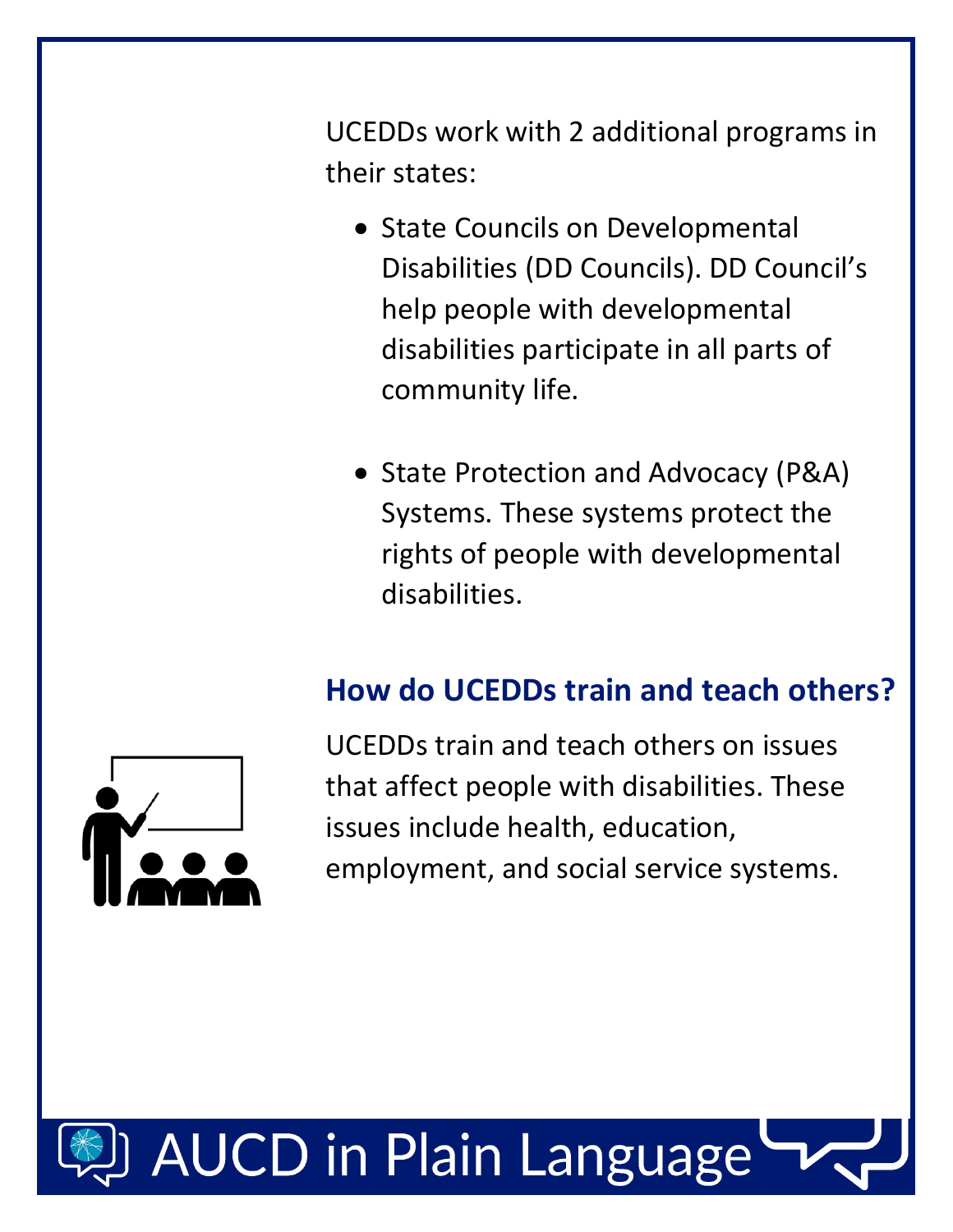Each year, UCEDDs train and teach:

- College students
- Practicing professionals who use evidence-based techniques
- Policymakers who set future policy directions
- Direct care providers who support people with disabilities
- Individuals and families engaging in selfdetermination and self-advocacy

Over the past 40 years, UCEDDs have played important roles in every major disability initiative.

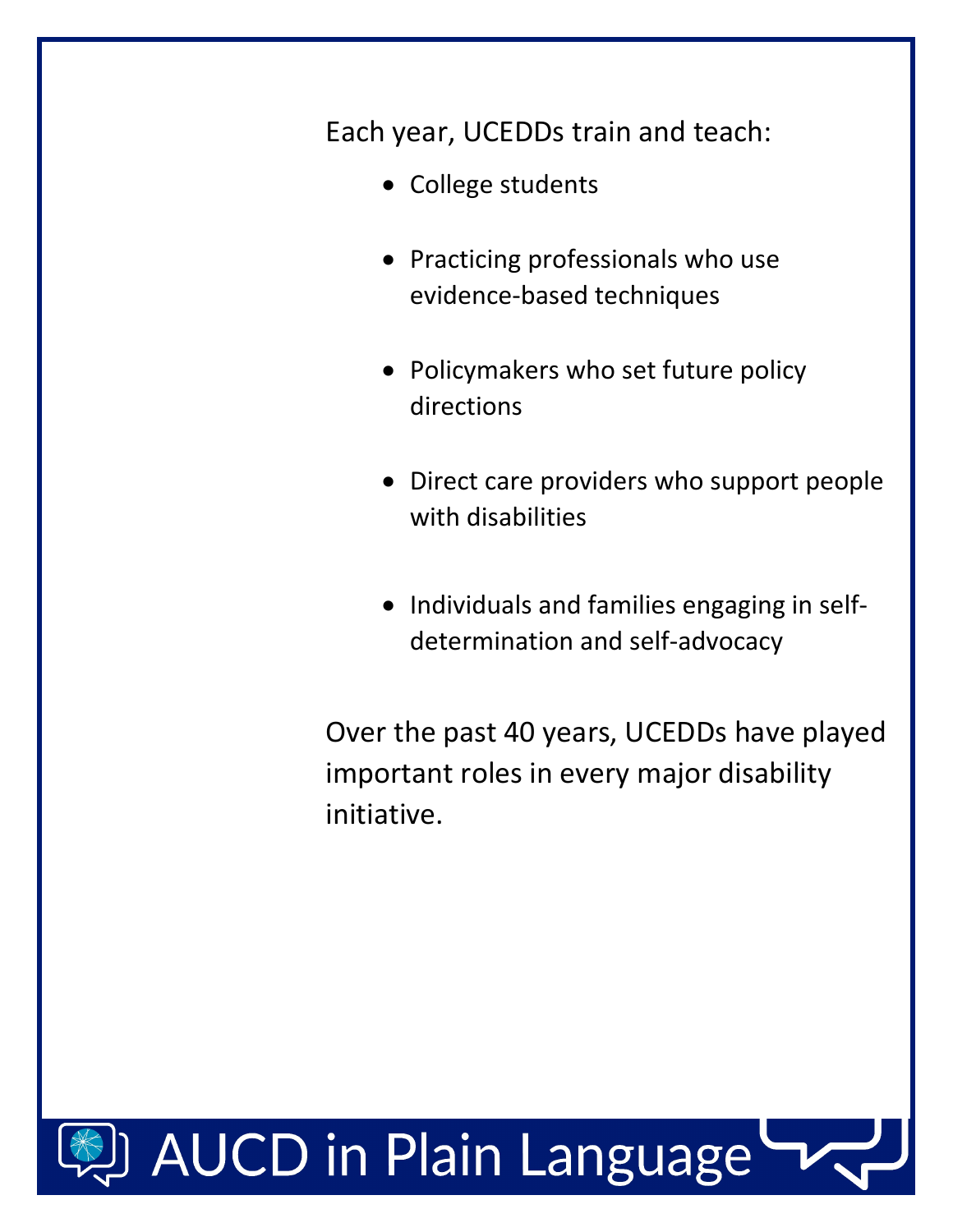

#### **What do UCEDDs research?**

UCEDDs participate in current research, evaluation, and analysis. UCEDD research activities include:

- Basic and applied research
- Policy analysis
- Changing research into practice
- Evaluating the success of services and policies

#### **How do UCEDDs share information?**



UCEDDs communicate and share information with many people. Some of the ways UCEDDs share information is by:

- Writing articles in academic journals
- Publishing reports and newsletters
- Presenting at conferences and meetings
- Sharing information on the internet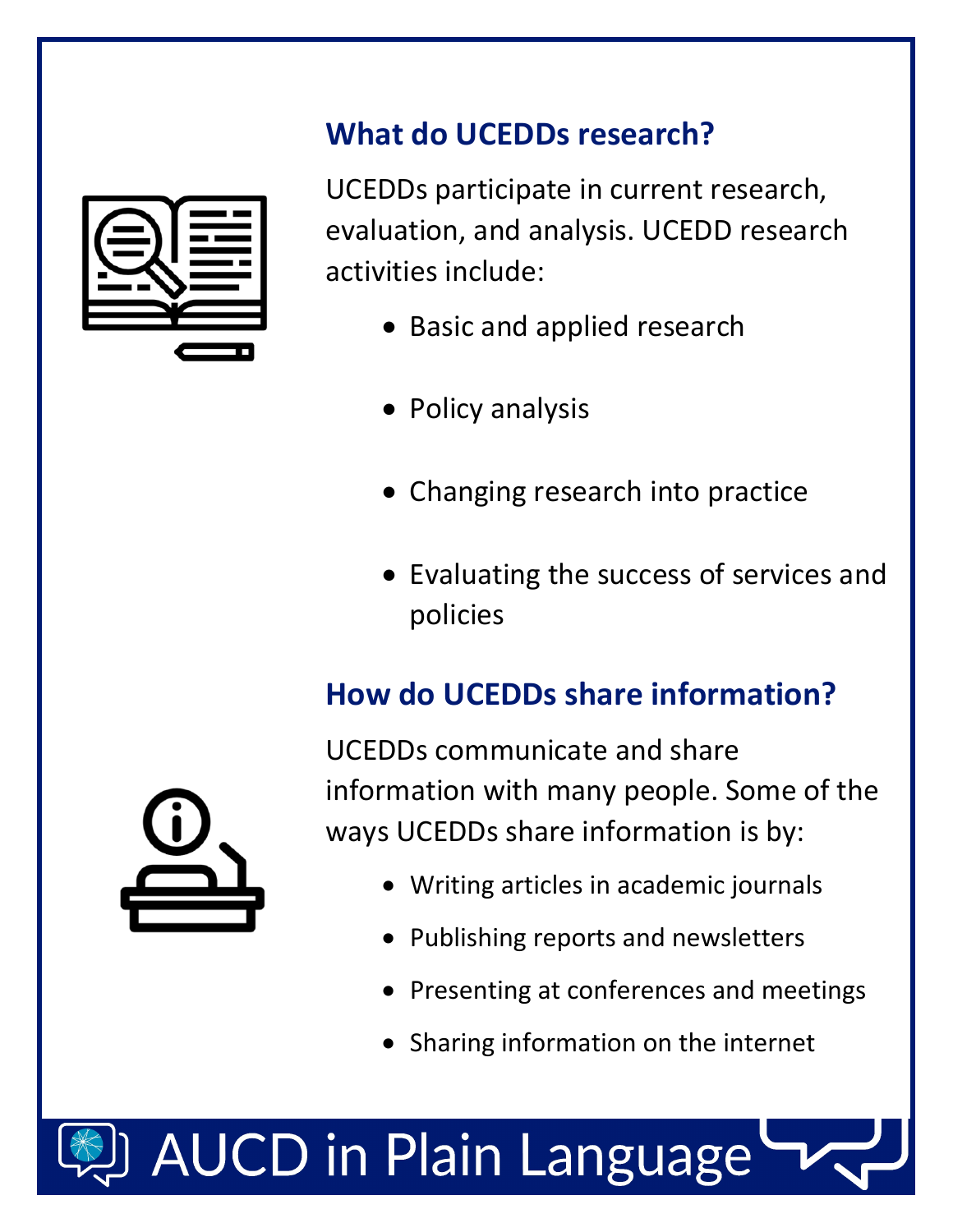

#### **What services do UCEDDs provide?**

UCEDDs provide direct services and supports to people with disabilities of all ages and their families. These services and supports reduce unfairness in health care, increase educational opportunities, build work skills, and improve daily living.

UCEDD services include:

- Conducting evaluations
- Providing clinical and other intervention services
- Connecting people with disabilities with new technologies that help with learning, employment, and community participation
- Providing direct health care services that pair young children with community resources
- Working with schools to deliver evidencebased educational programs in inclusive environments